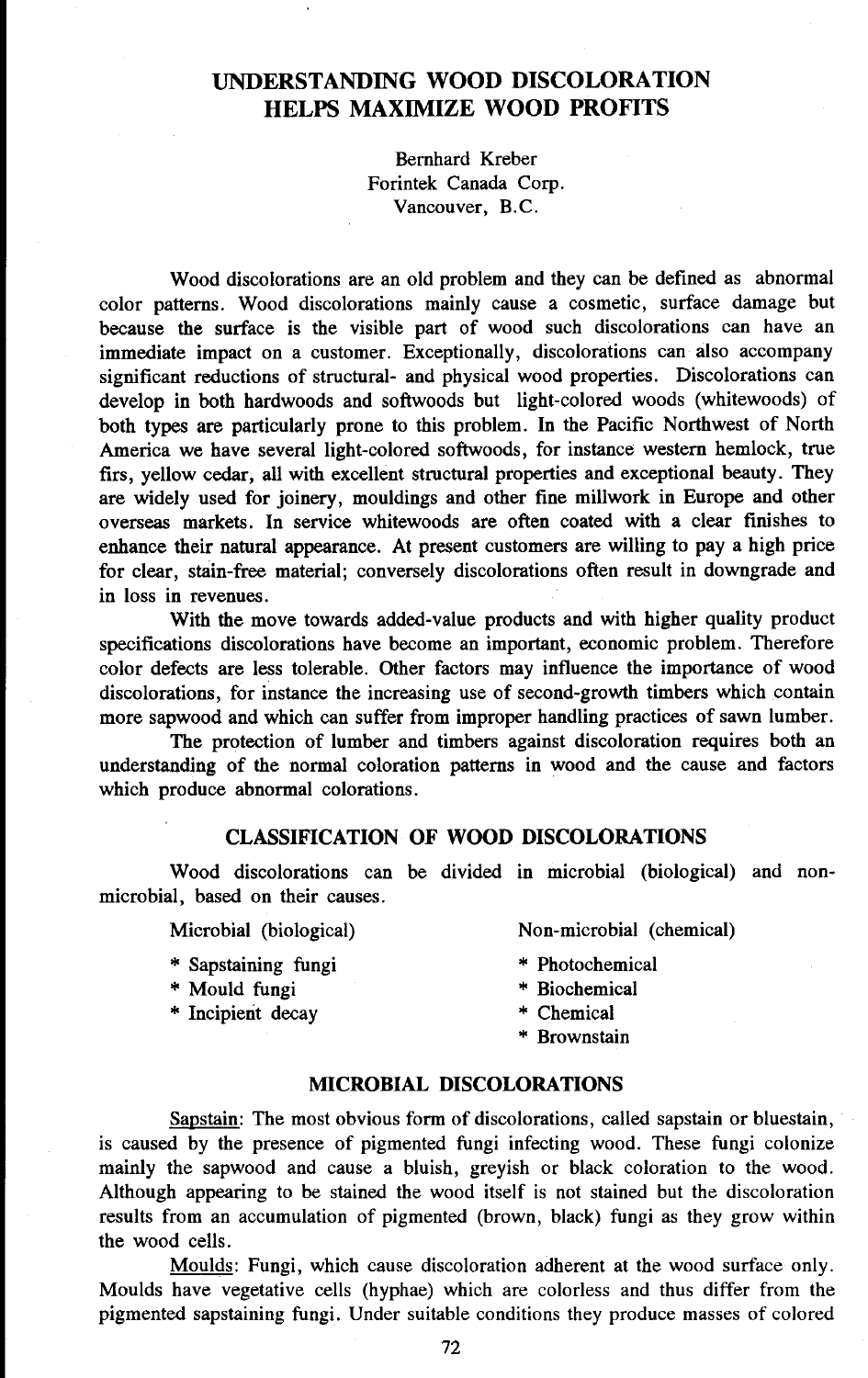spores at the wood surface. Because the spores can be readily brushed or planed off, restoring the natural wood appearance, discolorations caused by moulds are of minor importance where the wood is to be remanufactured. However, their visual impact on the wood surface may be economically important at the point of sale of that wood product.

Incipient decay: Wood decaying fungi can also produce color changes in wood during incipient decay. These color changes are often subtle ranging from shades of red, brown, purple, grey or white. They may sometimes be distinguished from sapstaining by the presence of dark zone lines in the wood separating the incipient decay from normal wood.

### **Growth Requirements For Sapstain And Mould Fungi**

Fungi causing wood discolorations have essential growth requirements. As for all living organisms they need oxygen, nutrients (food), water and a favourable temperature. These four requirements are linked and fungal growth won't commence, or it becomes arrested, when one of the four factors is missing.

Oxygen: Freshly felled trees and freshly sawn lumber generally contain sufficient oxygen to allow for fungal growth. Generally fungi are unable to grow in water-saturated wood with a moisture content greater than 120%. Under those conditions there is insufficient oxygen to permit fungal growth. Therefore one strategy to reduce the risk of sapstaining in freshly felled logs is to keep the logs in watersaturated conditions, either through ponding, or sprinkling. Done properly this procedure can keep logs stain-free for years.

Nutrients: Freshly felled logs and freshly sawn lumber contain abundant, readily available, nutrients (sugars, proteins, lipids) in their sapwood which support growth of sapstain and mould fungi. These nutrients are present to a much lesser degree in the heartwood which therefore present a much less hospitable environment for growth. Nutrients are still present in kiln-dried lumber and discolorations can occur upon rewetting. Also kiln-drying can cause redistribution of nutrients resulting in an accumulation of nutrients at the wood surface. This can increase the risk of mould growth on lumber under favourable conditions.

Water: Sapstaining fungi need free water to colonize and to grow in wood. By definition wood must be above fiber saturation point to allow active fungal growth. Nevertheless it is important to note that fungi can survive in wood well below fiber saturation point, at moisture content below 20%, for many months and they can resume sapstaining activity upon rewetting of the wood. As already mentioned watersaturated wood is protected against discolorations.

Temperature: The optimal temperature for the growth of most sapstaining fungi and moulds in the Pacific Northwest of North America ranges between 15-30°C. Nevertheless these fungi can grow over a wide temperature range  $(0-35^{\circ}C)$  and they can survive very low temperatures whereas high temperatures (above 45°C) are usually lethal. Generally, fungi are killed during regular kiln-drying schedules thereby protecting wood from internal staining.

#### **Dissemination And Growth Of Wood-Staining Fungi**

Germinating spores often introduce discolorations to freshly felled logs or freshly sawn lumber. Spores can be airborne, spread through rain splash or they can be vectored through insects, for instance bark beetles or ambrosia beetles. The exact mode of infection (airborne versus vectored) is rarely understood for a particular wood staining fungus. No doubt there is higher risk of infection through spore dissemination in sawmills, lumber yards and sorting yards. It is worth mentioning that fungal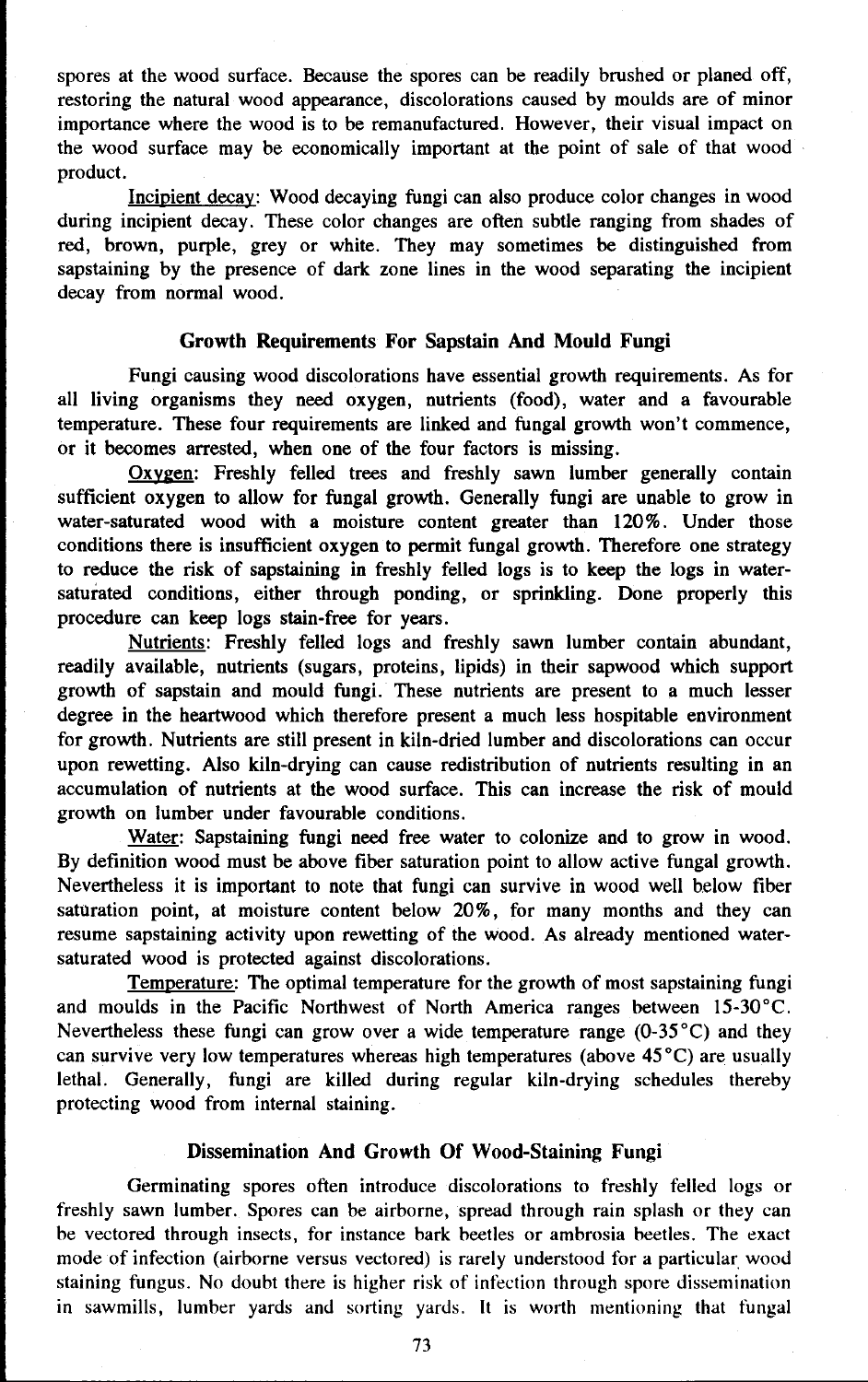staining can also originate when clear wood comes in physical contact with pre-infected wood, for instance when using discolored stickers or when clean wood comes in contact with contaminated machinery.

Under favourable conditions fungal spores can germinate within hours after landing on wood. The fungus can then quickly penetrate the wood. Some fungi can grow up to **5** mm longitudinally and 1 mm radially within wood over a 24 hour period. These growth rates underscore the importance of starting wood protection soon after logging or the sawing of lumber.

## **Effect On Wood Properties**

While discolored wood is mainly a cosmetic problem, the wood properties can also be affected. For instance toughness (impact strength) may be significantly reduced following infection by staining fungi. Toughness is very critical in applications, such as wooden handles for tools and ladders, which are subject to shock loading.

Sapstain fungi and moulds also increase the permeability of wood by degrading pit membranes which connect adjacent wood cells by physically boring holes between adjacent wood cells. As a result discolored wood dries more rapidly. This can cause differences in moisture content within and between boards when kiln-drying. In addition, infected wood will also absorb water more quickly thereby increasing the risk of checking and decay in service. Wood infected by sapstain and mould fungi will also absorb solutions more rapidly than clear wood which can cause problems in both protecting and finishing wood.

## **Wood Protection**

Wood protection should start at the time of logging. **It** becomes particularly important under warm and humid conditions when the risk of infection by microorganisms (bacteria and fungi) is highest. Discolorations initiated in the living tree can not be restored. Ponding or sprinkling of freshly felled logs are well known methods to reduce sapstain development during log storage (between felling of logs and processing into kiln-dried lumber). When lumber is produced antisapstain chemicals are best applied within 24 hours otherwise fungi can penetrate the wood beyond the reach of the chemicals. Proper stacking and covering of treated, green lumber during storage and shipment is also mandatory to avoid sapstain problems. Kiln-dried wood is protected against sapstain unless it becomes rewetted either in transit or storage.

## **NON-MICROBIAL DISCOLORATIONS**

Other discolorations of concern, called "non-microbial" discolorations, differ from fungal stain in that no microbial activity is necessary for coloration development. Non-microbial discolorations result from chemical changes in the wood, producing<br>colored wood extractives which are deposited in the lumen of wood cells. Most colored wood extractives which are deposited in the lumen of wood cells. Most discolorations develop when green wood (logs or lumber) is exposed to air. In discolorations develop when green wood (logs or lumber) is exposed to air. **In** contrast to sapstain non-microbial discoloration can occur in both sapwood and heartwood, where they can develop at the surface or deep within the wood. Nonmicrobial discolorations are not well understood for most wood species. **To** determine the causes of non-microbial discolorations one has to understand factors such as wood extractive composition, temperature, humidity, light and storage conditions.

Photochemical: Light (visible and ultraviolet) also changes the color of the wood surface, the intensity depending on the wood species. Some woods become bleached or grey, others yellow or brown. Light induced-discolorations are influenced by the wood composition and by the wood extractive composition. Color changes are

74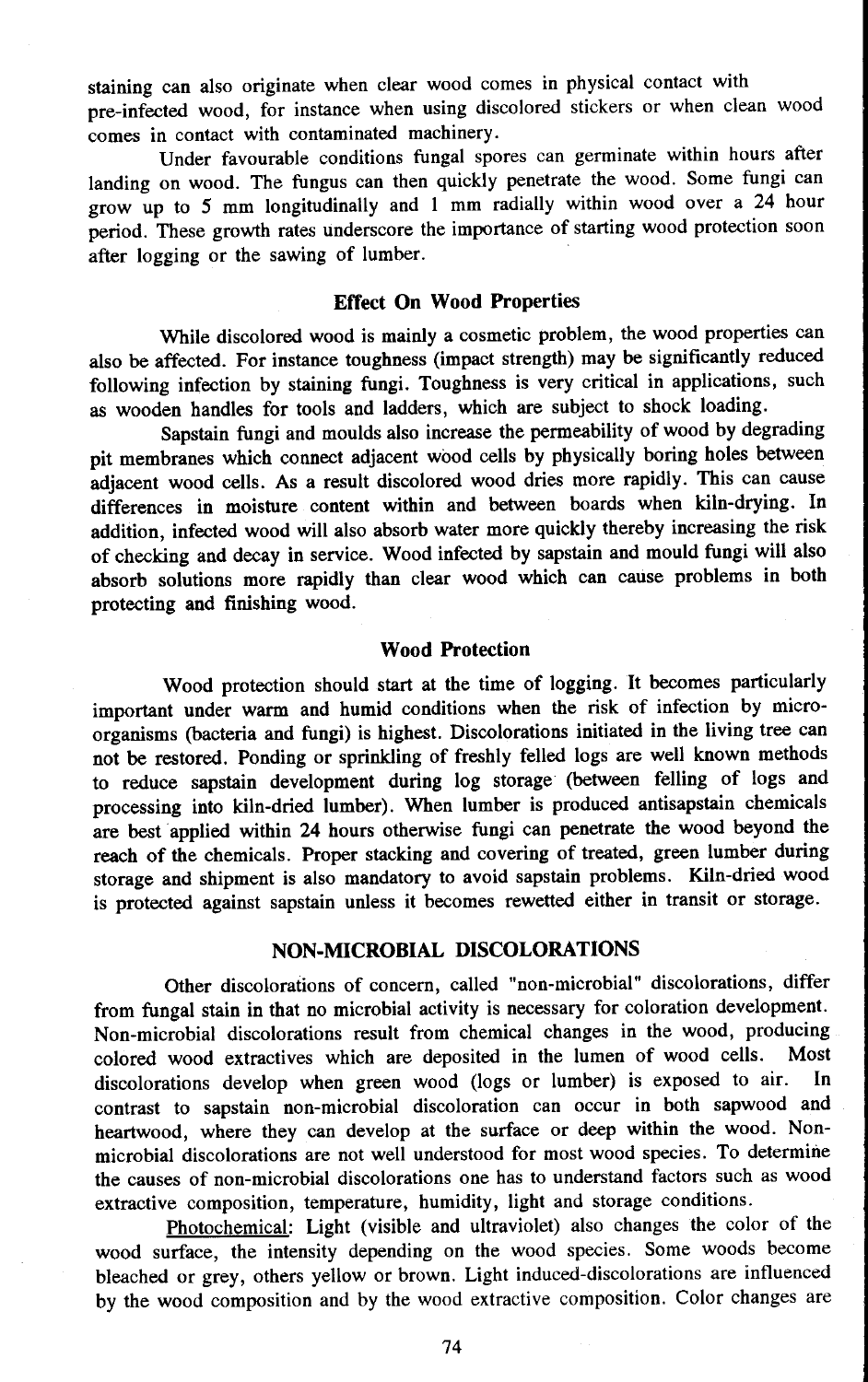further influenced by factors such as temperature, water and atmosphere. The natural color of affected wood can be restored by planing. Certain chemicals (UV absorbers such as chromium compounds) can protect wood from color changes by light. Softwoods such as spruce and pine and hardwoods such as oak and maple are highly prone to color changes. This problem is of particular concern for high grade lumber used for panelling and other finishes.

Biochemical: Enzymes present in wood can onset oxidation of extractives to produce discolorations following felling of trees or sawing of lumber. These discolorations are analogous to browning reactions in freshly cut fruit, for instance in apples.

Discolorations of red alder are an excellent example of a biochemical discoloration. Intense red/brown discolorations or mottling can develop rapidly in unseasoned red alder lumber during air-seasoning or kiln-drying. Rapid inactivation of enzymes present in fresh red alder can prevent the discolorations. For instance presteaming at  $100^{\circ}$ C of fresh-sawn or air-seasoned red alder before kiln-drying can produce better color uniformity.

Chemical: Intense discolorations can develop in green wood with a high tannin content upon contact with iron. The discoloration is produced at the wood surface and occur wherever contact with iron was made. Oak wood is well known to produce grey or black iron tannin stains. Analogous western hemlock and western red cedar can also develop intense grey or black iron tannin stains. Iron caused discolorations may stem from sawmill machinery, metal straps when packaging lumber, or from metal fittings. Iron tannin stain may be readily controlled by avoiding immediate contact of iron with the wood. For instance the use of non-metal straps when packaging lumber or providing a space between metal straps and the wood surface protects wood from this type of stain. Iron tannin stain can usually be removed either through planing or chemically with oxalic acid. Kiln-dried wood is protected from chemical discolorations providing rewetting is eliminated.

Brownstain: Brown discolorations can develop in western softwoods, for instance in western hemlock and true fir (hem-fir), Douglas-fir and in ponderosa pine, following the sawing or kiln-drying of lumber. Discoloration can occur in both heartwood and sapwood and it is frequently concentrated at the board ends or at the heartwood-sapwood interface. Brownstains can be limited to the wood surface or subsurface or they may deeply penetrate the wood.

The causes of brownstains are very poorly understood. It is known that they are caused by water-soluble wood extractives which oxidize and polymerize to form a brown coloration as they migrate to the wood surface. Generally information is very sparse regarding brownstains. Most studies have attempted to control brownstains chemically or through kiln-drying. Methods are still unavailable to control brownstain in practice.

Forintek Canada Corp. has started a research program to understand the cause(s) of hemlock brownstain, the discoloration affecting both western hemlock and true firs. We have observed four different types of discolorations; brownstain, kilnburn, zebra stain and grey stain. The most common brownstain type can develop in hem-fir logs or in sawn lumber; kiln-burn occurs in kiln-dried true fir; zebra stain occurs in kiln-dried western hemlock and grey stain can disfigure manufactured western hemlock.

Our present research focuses on the brownstain type. We have noticed that the susceptibility to brownstain is variable and only some hem-fir is prone to brownstain. A number of factors are thought to influence the production of hemlock brownstain, for instance growth sites, wood resource, felling season, log age, log and lumber